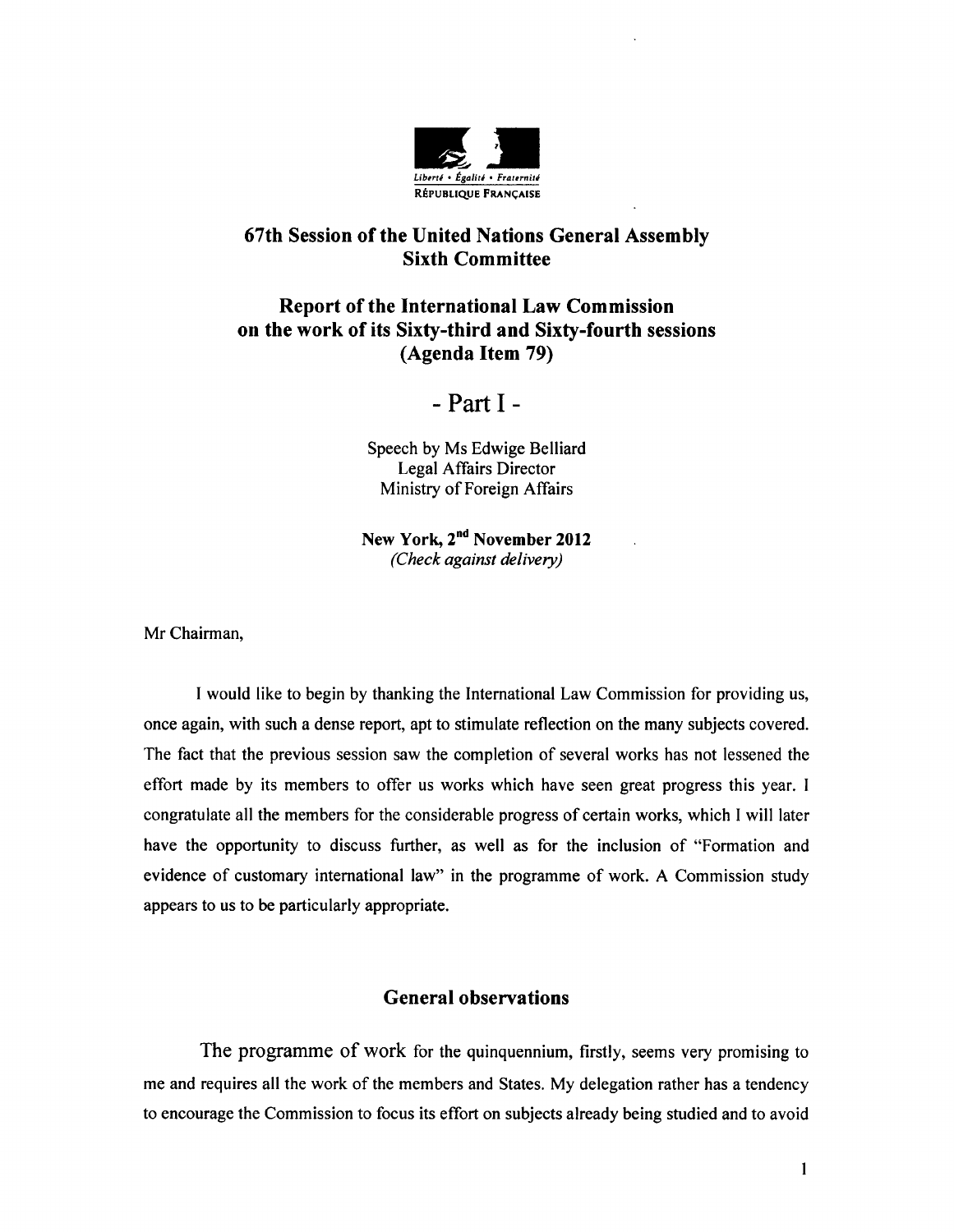dispersion by including new subjects on its agenda. I have a degree of concern when I see the task of the Commission grow considerably, such as through the study of certain themes regarding which its forum does not necessarily appear to be the most appropriate. This is particularly true for the subject **"The Protection of Atmosphere in International Law"**  which, from our point of view, if only for its scientific and technical aspects, does not seem appropriate for such examination. This is also the case of the subject **"Protection of the environment in relation to armed conflicts"** for which work to identify the standards already regulating the issue, in various instruments, does not appear a priority at this stage; and also the examination of the rule of **"Fair and equitable treatment in international investment law",** a subject which has already been the subject of numerous rules and mechanisms. Given the significant existing legal corpus on the matter, France will follow the developments on this subject within the competent jurisdictions and ensure that existing rules are not undermined. In the field of investment, it appears preferable at this stage that the Commission deepen its work regarding the **"Most Favoured Nation Clause"** before covering other subjects. I therefore wonder whether it is opportune for the Commission to examine the different subjects I have just raised, and I admit to being rather sceptical so far regarding the inclusion of new subjects on the agenda.

I would now like to make various observations regarding some of the **current work** 

### **of the Commission.**

I support the observations made during the sixty-fourth session of the Commission, according to which it is important to maintain the **separation between works concerning universal competence and those relating to** *"aut dedere aut judicare".* These are different issues. In this respect, I renew the doubts expressed last year regarding the interest of maintaining the latter subject on the agenda, a point on which the Commission will be called upon to give its view during its next session because of the doubts raised by several of its members. However, the lessons learned from the judgment of the International Court of Justice in the case regarding the *Questions Relating to the Obligation to Prosecute or Extradite (Belgium v. Senegal)* should be deepened, but it does not seem to us that it is in the Commission's interest to focus its work on this subject.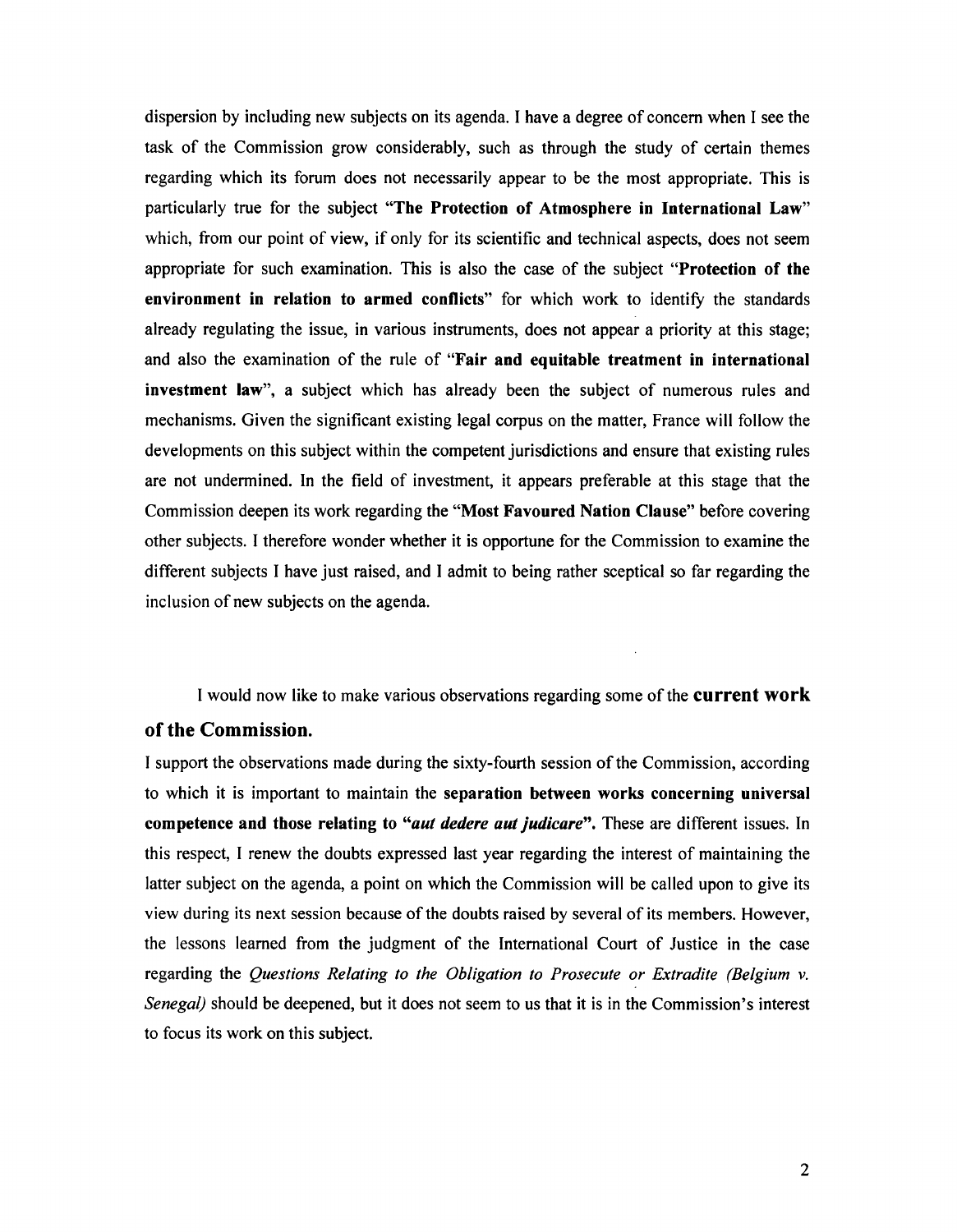France takes note of the inclusion by the Commission of the **"Provisional application of treaties"** to its programme of work, although coverage of this subject by the International Law Commission is not clear given that it is particularly dependent on the internal practices of States. It congratulates Mr Juan Manuel Gomez-Robledo, who has been appointed Special Rapporteur on the subject.

France also welcomes the appointment of Mr Georg Nolte as Special Rapporteur on **"Treaties over time",** as well as the revision of the framework of his future work. The restriction of the scope to "subsequent agreements and subsequent practice in relation to the interpretation of treaties" appears widely preferable in order to focus the effort of the study group on this aspect.

We can also be proud that the subject regarding **"Formation and evidence of customary international law"** has been included in the programme of work. This is useful work to provide practical observations needed particularly by national judges to recognize the rules of customary international law more easily, without having to create them. This work will allow them to recognize such a rule more easily and better understand its workings. In this respect, as with all themes, care should be taken regarding the trend of Commission work being used to argue in support of the existence of international rules in various internal and international forums while State positions have been expressed to the contrary regarding final adopted wordings, which demonstrates the lack of consensus on the subject. This is why we consider that the work on the customary process must be part of a process to codify existing rules and not the gradual development of customary formation of international law. France has taken note of the requests for information on the State practices regarding this subject and will respond soon to the questions which have been asked.

I now come to the subject of **"Protection of persons in the event of disasters",** about which I have more substantial observations to make.

To begin with, France intends to support the response provided by the Special Rapporteur, Mr Eduardo Valencia Ospina, to the question he was asked whether the duty of States to cooperate with the affected State includes a duty to provide assistance when requested by the affected State. It is important to bear in mind that humanitarian assistance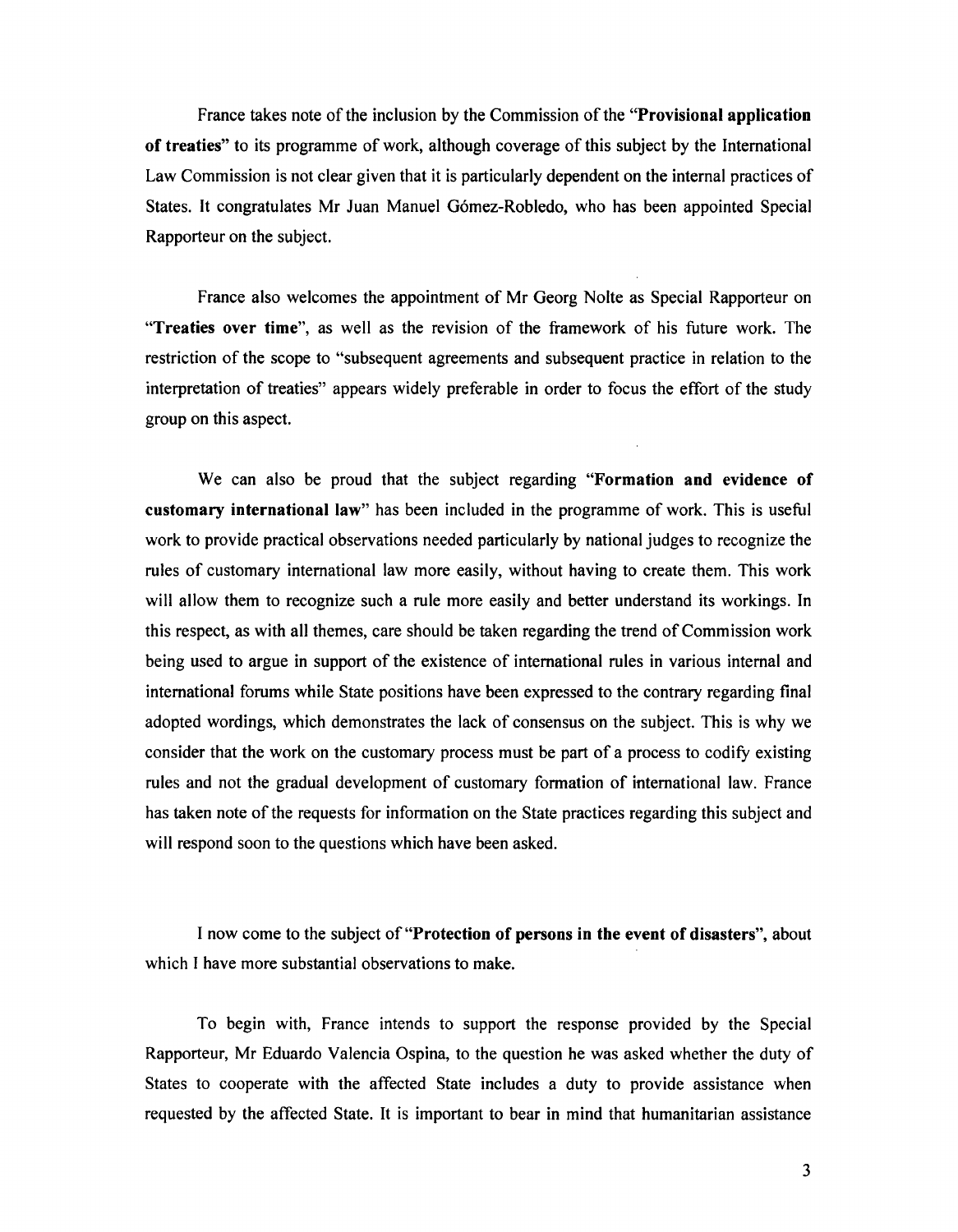can only be effective when provided and received willingly. As I have already recalled, the voluntary nature of aid, respect for the consent of States and taking into account the needs of the affected persons are all vital to ensure the effectiveness of the aid provided. France would simply like to recall that this work was undertaken to identify and consolidate customary rules on the matter in order to determine the consequences they have for the mechanisms put in place to deliver such assistance to affected persons. It is not a matter of creating new obligations for States, but rather to identify those which exist and to participate in their transparency and effectiveness by providing a framework for the enhancement of cooperation between the actors involved in the event of a disaster.

France takes note of the draft articles adopted by the Drafting Committee which were discussed in this forum last year, and maintains at this stage the observations expressed previously. They should be discussed again when the project is submitted for second reading. France notes the provisional adoption by this Committee of five new draft articles, which the Commission has noted.

In this respect, the **draft Articles 12, 14 and 15,** concerning respectively **"Offers of assistance", "Facilitation of external assistance",** and **"Termination of external assistance"** are satisfactory. The same is true of the proposed wording of **Article 12,** in that it underlines both the choice of States to offer their assistance and the possibility for the affected State to accept or refuse it; of **Article 14 §2,** which allows the affected State to lay down in its internal legal order the possibility to waive normally applicable provisions; and **Article 15,**  which states that once the affected State no longer wishes to enjoy external assistance or if the assisting State wishes to terminate this assistance, this assistance must terminate according to the modalities agreed between the parties, and particularly after consultations. It is in my view essential that, in order to ensure the effectiveness of humanitarian assistance, action can unfold in agreement with the affected State, in compliance with the provisions of the applicable national and international law and taking into account the needs of the affected persons. Taking into account the needs of the affected persons is central to assistance.

Today I would also like to make a few more specific observations regarding two of the draft articles which have been provisionally adopted this year by the Commission: draft **Articles 5** *bis* **and 13.**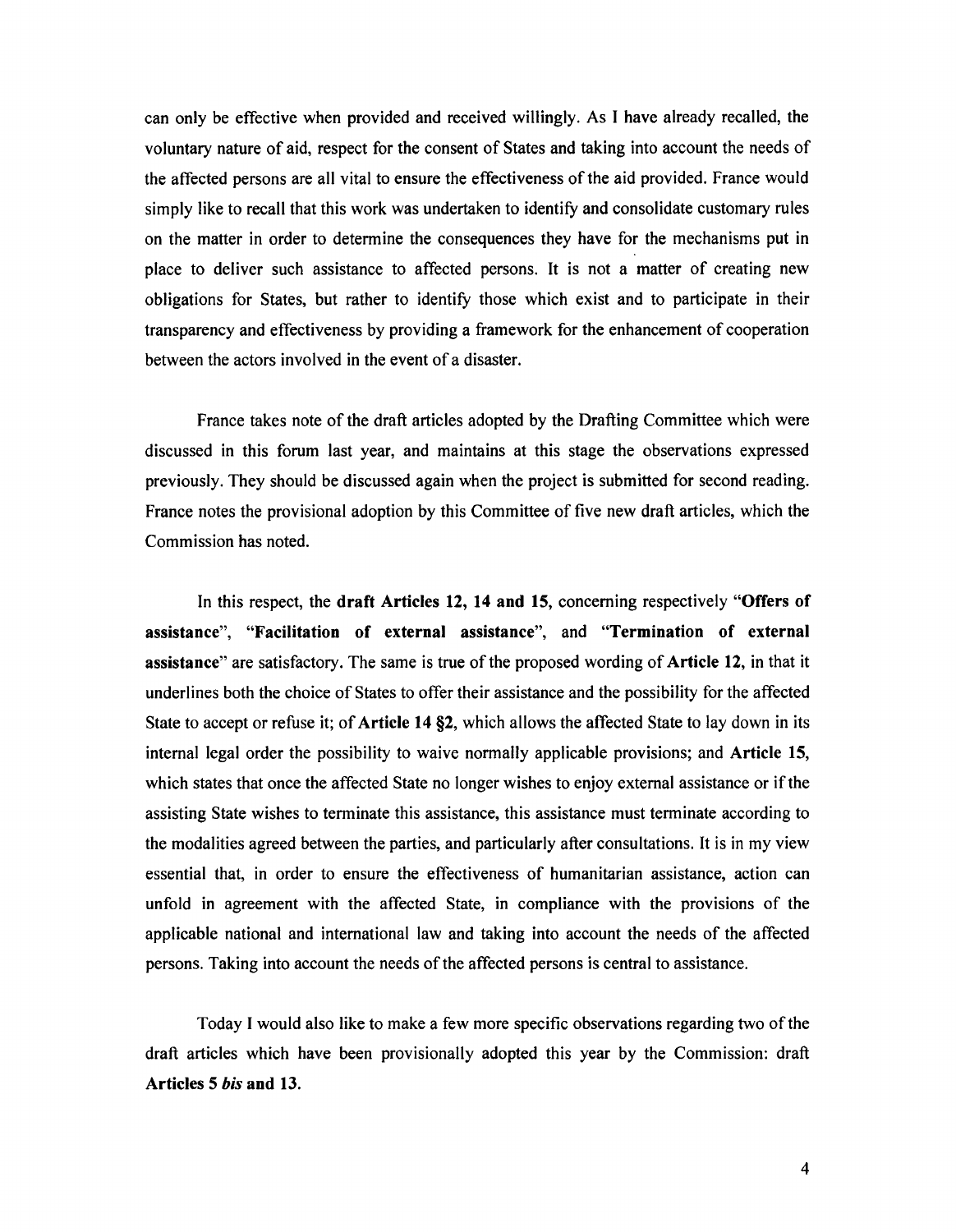Firstly regarding the draft **Article 5** *bis* on *"Forms of cooperation",* France fully shares the concern of the commission to highlight the importance of this cooperation, which guarantees effective action on the ground. We believe it is preferable to refer to an indicative list of forms which the cooperation might take, in order to allow actors to adapt to the circumstances and needs of the situation. On this point, we raise a difference, a source of ambiguity, between the English and French versions, in that the "resources" mentioned in the English version do not appear in such a generic form in the French version, while conversely, the word *"notamment"* appears in the French text, applying to the whole list, which has the merit of not giving the list exhaustiveness, does not appear in the English version.

France also shares the opinion that it may be preferable to insert the provisions of this draft article into the draft of Article 5, given their great connectedness. However, this point does not need to be resolved at this stage and it could be discussed during the next reading of the work.

Next, regarding the **draft of Article 13** on *"Conditions on the provision of external assistance".* As France has already indicated regarding certain other draft articles, such as Article 11, it is important in humanitarian assistance matters to respect both the internal law of the affected State and the applicable international law. Lastly, in order to improve the effectiveness of the assistance provided, it appears indispensible that the needs of the affected State be identified clearly in advance.

Lastly, I should like to make some remarks concerning the topic of **"Immunity of State officials from foreign criminal jurisdiction".** France expresses its keen interest in such a subject. It will respond in due course to the requests for observations mentioned in the report. I particularly welcome the appointment of Ms. Concepción Escobar Hernández as Special Rapporteur on the **"Immunity of State officials from foreign criminal jurisdiction",** but also thank Mr. Roman Kolodkin for the quality of his work. We can now be pleased with the active resumption of work on the subject. My delegation would like to recall the remarks made last year.

First, we consider that the most desirable approach would be to first identify and apply the rules of positive international law before determining the extent to which the ILC should seek to develop law.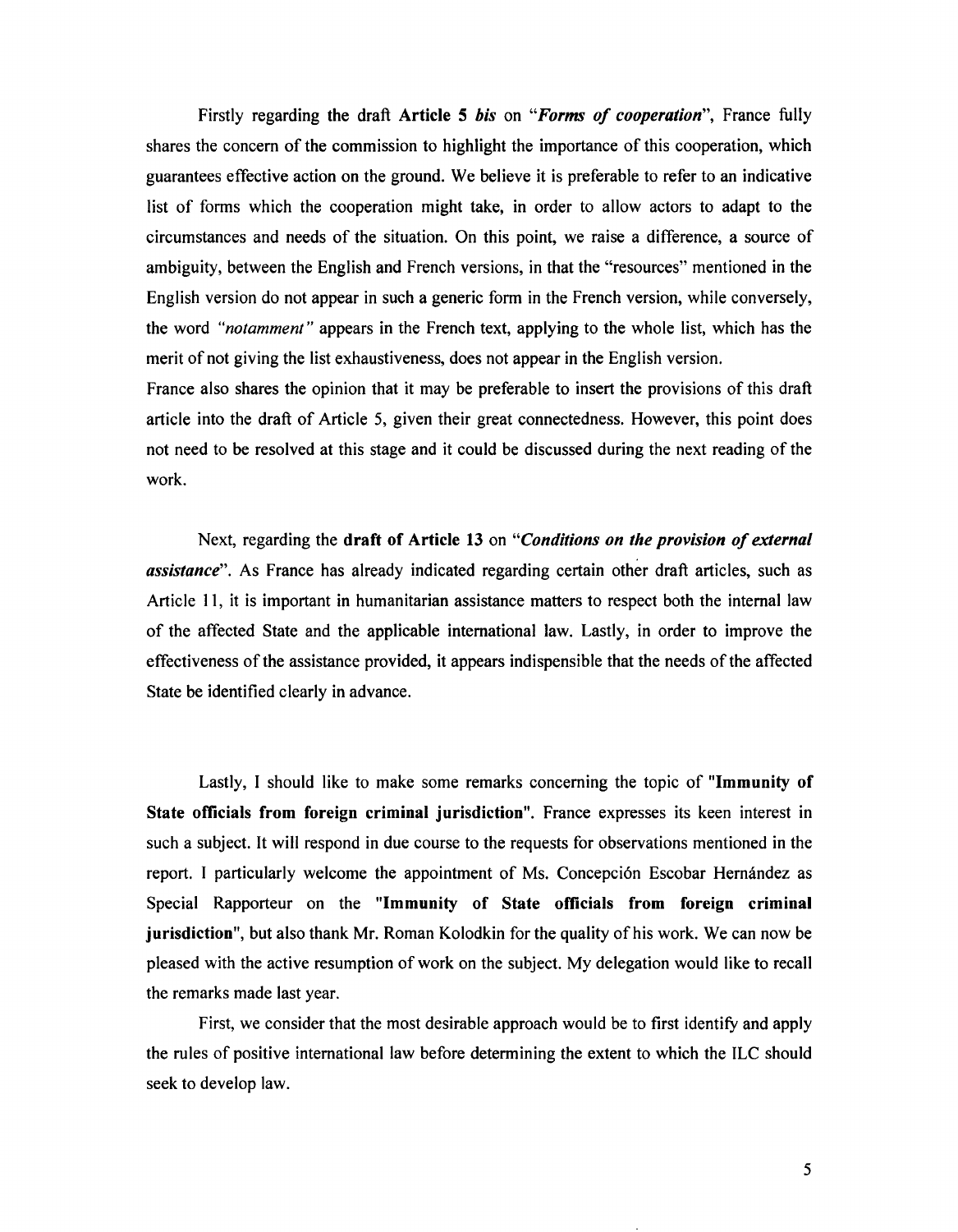Second, on the issue of exceptions to the immunity of State officials, we have already voiced our concerns relating to several affirmations expressed in the Commission on the custom value of some exceptions, taking into account the fact that the practice is not well established.

Third, the fundamental distinction between immunity *ratione personae* and immunity *ratione materiae* must be maintained and refined. Concerning immunity *ratione personae* in particular, and in the light of International Court of Justice judgments, the Commission should endeavour to identify the criteria for determining which officials, other than those comprising the "troika", would be liable to enjoy that type of immunity under the law as it stands.

Lastly, my delegation looks favourably on the Commission's inclusion of the question of the inviolability of State officials in the scope of the study, given the close links between inviolability and immunity.

#### **"Expulsion of aliens"**

Mr. Chairman,

On the topic **"Expulsion of aliens",** France thanks the Commission's members for their work, and especially the Special Rapporteur, Mr. Kamto, who has laboured unremittingly on this sensitive subject since 2004, identifying existing practice and also proposing adjustments in response to States' comments. The outcome of that contribution, adopted by the Commission on first reading, revolves around 32 draft articles with regard to which my delegation will produce detailed written observations within the given time limit. Even at this stage, however, I should already like to make various observations that may be presented in five points.

Firstly, I believe it is helpful to recall that the aim of this enterprise is not to create norms that would not reflect either States' practice or their intention. More broadly, I would recall that attention must be paid to the progressive development of law by the Commission. While its work is built on solid thinking of great quality, such an approach may nevertheless have far-reaching effects. Of course, there is no reason to draw back as soon as a few States demonstrate their opposition to certain drafts, but as long as no consensus manages to emerge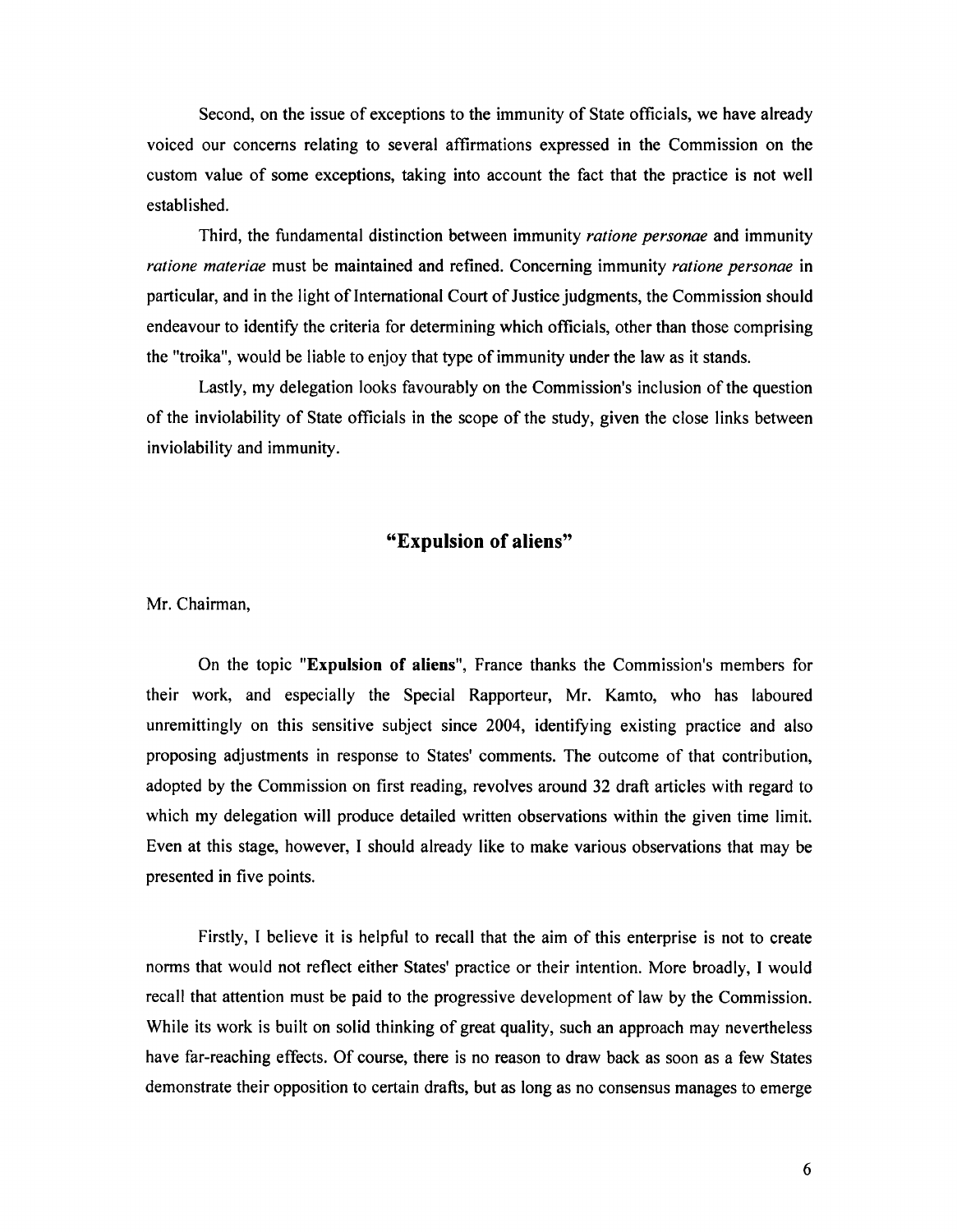on fundamental issues, I believe that caution is needed with regard to what must be ultimately adopted in order not to go beyond what States can accept and apply.

On that point, I should like to express my delegation's satisfaction with regard to several of the draft articles submitted, insofar as they reflect the consideration given to doubts or observations issued by States and favourably address certain questions we have raised in previous years. This is the case in particular with **draft article 3** (the new wording clearly reflecting the fact that the *right to expel an alien* is a right of the State arising from its sovereignty in accordance with international law) and **draft article 10** (the current draft relating to the *prohibition of collective expulsion* taking account of the commentaries expressed and drawing inspiration from the position of the European Court of Human Rights). That is also the case for the provisions, now split, on the preservation of human dignity throughout the procedure **(draft article 14)** and those that relate to the detention of an alien subject to expulsion **(draft article 19).** We believe that the current wording of these draft articles accurately reflects the state of law on the subject. It is fortunate that the commentaries provided by States to that effect have been consistent with the Commission's thinking.

I come now to a crucial issue for my delegation, namely our disagreement with some of the draft articles as adopted by the Commission on first reading. We will expand our observations in writing, but it is important for us, now, to alert the Commission and the delegations present to the consequences that would arise from adoption of some of the draft articles submitted.

Firstly, the question of the *definition of expulsion* has to be expressly decided. The issue concerns several draft articles. We have already pointed out that extending the definition of "expulsion" to a State's conduct and not merely to the formal act is unclear and, above all, from our standpoint irrelevant, especially as the definition formulated in **draft article 2** is contradictory with **draft articles 4 and 26.** Thus, it is incompatible with the requirement that "an alien may be expelled only in pursuance of a decision reached in accordance with law" **(draft article 4),** and with the requirement that the alien "enjoys [...] the right to receive notice of the expulsion decision" **(draft article 26.l(a)).** If expulsion may consist in conduct unsupported by a specific formal act, as **draft article 2** currently provides, then the requirement of a legal and notified decision [articles 4 and 26] is incoherent. The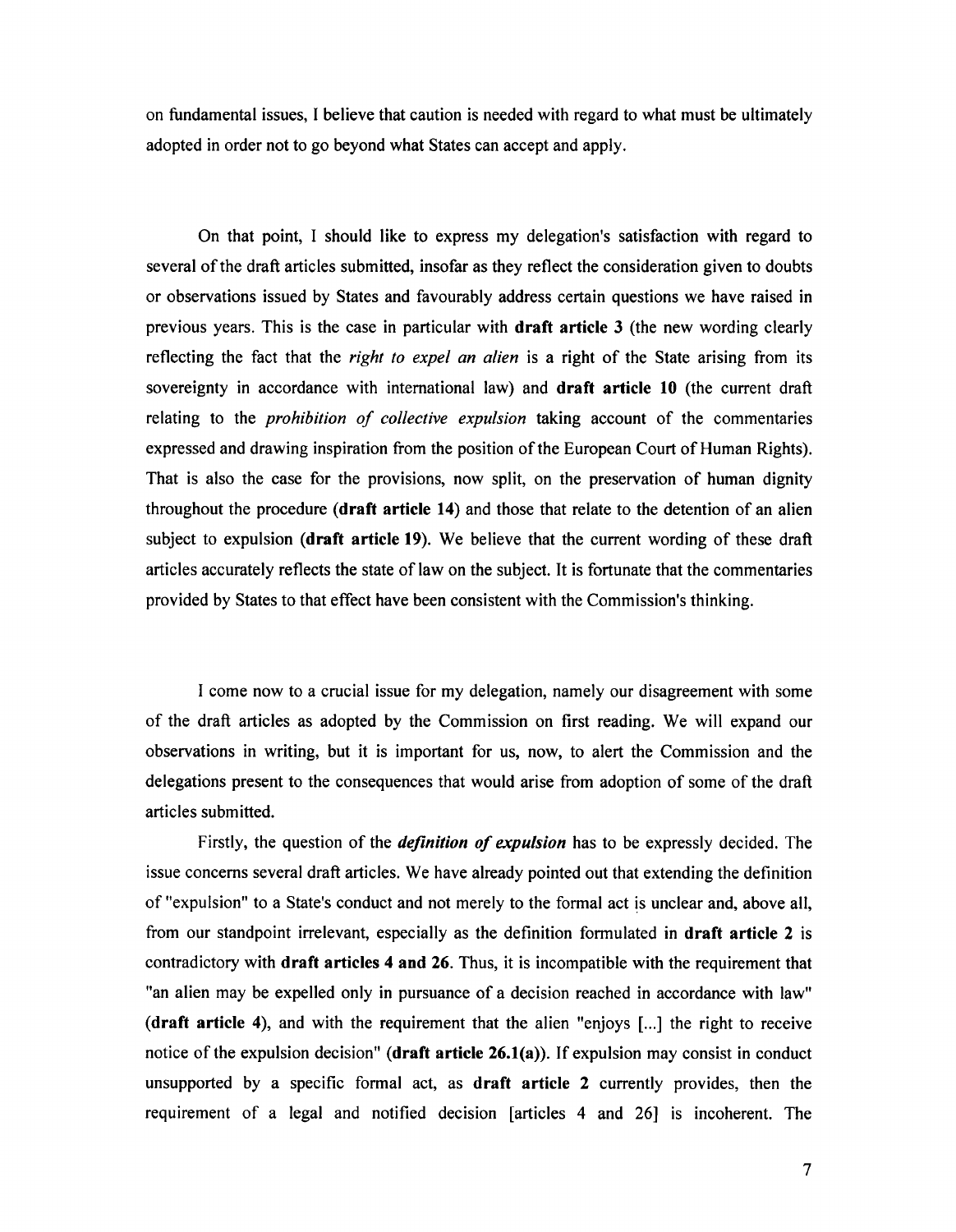commentaries of the Commission itself concerning **draft article 4** expressly acknowledge this point. Thus, it is explained that "the requirement that an expulsion decision must be made has, first of all, the effect of prohibiting a State from engaging in conduct intended to compel an alien to leave its territory without notifying the alien of a formal decision in that regard" (cf. p. 23 of the 2012 report,  $A/67/10$ ). Although we consider that the appearance of this new article and the goal it pursues are indeed desirable, we do not think that conduct should be included as a self-sufficient element in the definition of expulsion as stated in **draft article 2.**  It is an issue that concerns the coherence of the whole set of draft articles.

Furthermore, my delegation cannot be satisfied with the current wording of **draft article 5.** We would point out that unlawful presence is also an authorised ground for expulsion, as clearly transpires from the draft articles as a whole. **Draft article 5,** on account of the grounds it sets out, may be read as excluding this particular instance. Likewise, **paragraph 3** of the draft article, requiring that the gravity of the facts be taken into account, would gain from the additional qualification that "the ground for expulsion, where it is founded on a ground of national security or public order, [...]", provided that such a requirement does not concern expulsions of aliens unlawfully present. Lastly, the mention of a "ground that is contrary to international law" in **paragraph 4** is too imprecise and too susceptible of extensive and indeterminate assertion to remain as it stands. Unless helpful refinements are made on this point, we consider it preferable to remove **paragraph 4**  altogether.

I tum now to the difficulties raised by **draft article 26.** Apart from the issue already mentioned of the lack of coherence with the possible inclusion of conduct in the definition of expulsion, the overall construction of this draft article poses a problem. Its present structure does not allow for a difference to be made, among the procedural rights enjoyed by an alien, between those relating to the administrative phase and those relating to the jurisdictional phase of expulsion. The procedural rights relating to the two phases are not identical. The draft article cannot therefore conflate the procedural requirements relating to each one. Thus, we cannot support the recognition in **paragraph l(c)** of a "right to be heard" without stipulating which phase it concerns. The confusion is maintained by the fact that the notion of "competent authority" makes it first appearance at this stage and, furthermore, is associated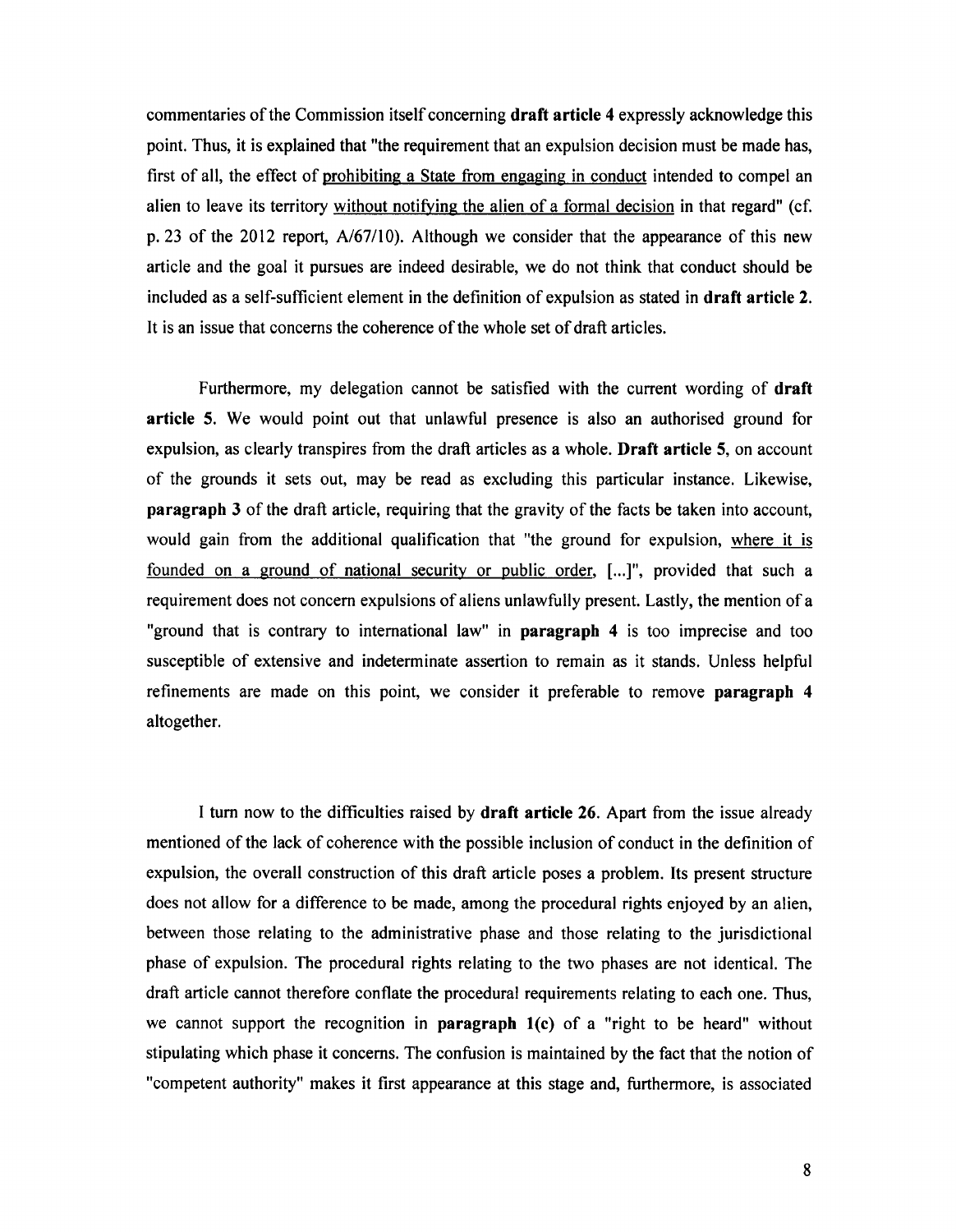initially with an indefinite article in (c) ("an authority"), then with a definite article in (e) and (f) *("the* authority").

While we are satisfied with the new wording of **draft article 26, paragraph 3,** that is far from being the case with **paragraph 4.** This clause raises real difficulties. We can see no reason for its inclusion. Although the Commission admits that it has acted here in the name of the progressive development of law, out of a concern for realism, acknowledging that there is no convergence of practice in the matter, the clause seems above all to nullify most of the interest of the preceding paragraphs of the draft article. It is unacceptable that an alien unlawfully present in a territory for six months  $-$  a period set without criterion  $-$  should not enjoy any procedural rights. At the very least, the expelling State must respect certain procedural rights, whatever the alien's situation, insofar as the draft articles claim to apply as much to aliens lawfully present as to those unlawfully present.

We are also firmly opposed to **draft article 27** on account of its general nature. Suspensive effect cannot be allowed systematically to all appeals in the matter, whatever their nature. Such a right cannot apply to certain highly sensitive situations, especially where expulsion is justified on a ground of national security. The Commission justifies inclusion of this clause on the basis of the progressive development of law. It may be pointed out in this regard that the Special Rapporteur himself was reluctant to include such an effect attaching systematically to all appeals, in all defined cases, and that the recent appearance of the clause did not allow the States to discuss it, even though it is not consistent with their practice.

I should next like to mention a concern about coherence between **draft article 6** ( on the protection of refugees) and **draft article 23.1** (prohibiting the expulsion of an alien to a State where his or her life or freedom would be threatened). It would be desirable to harmonise these two drafts in order to take account, in all cases, of the prohibition on expelling an alien to a State where his or her life would be threatened.

To conclude our misgivings, we regret the disappearance of the principle whereby a State cannot expel its own nationals. Explicitly asserted in former **draft article 5,** its disappearance undermines **draft article 9** (on deprivation of nationality). The prohibition of deprivation of nationality for the purpose of expulsion loses some of its scope if the expelling